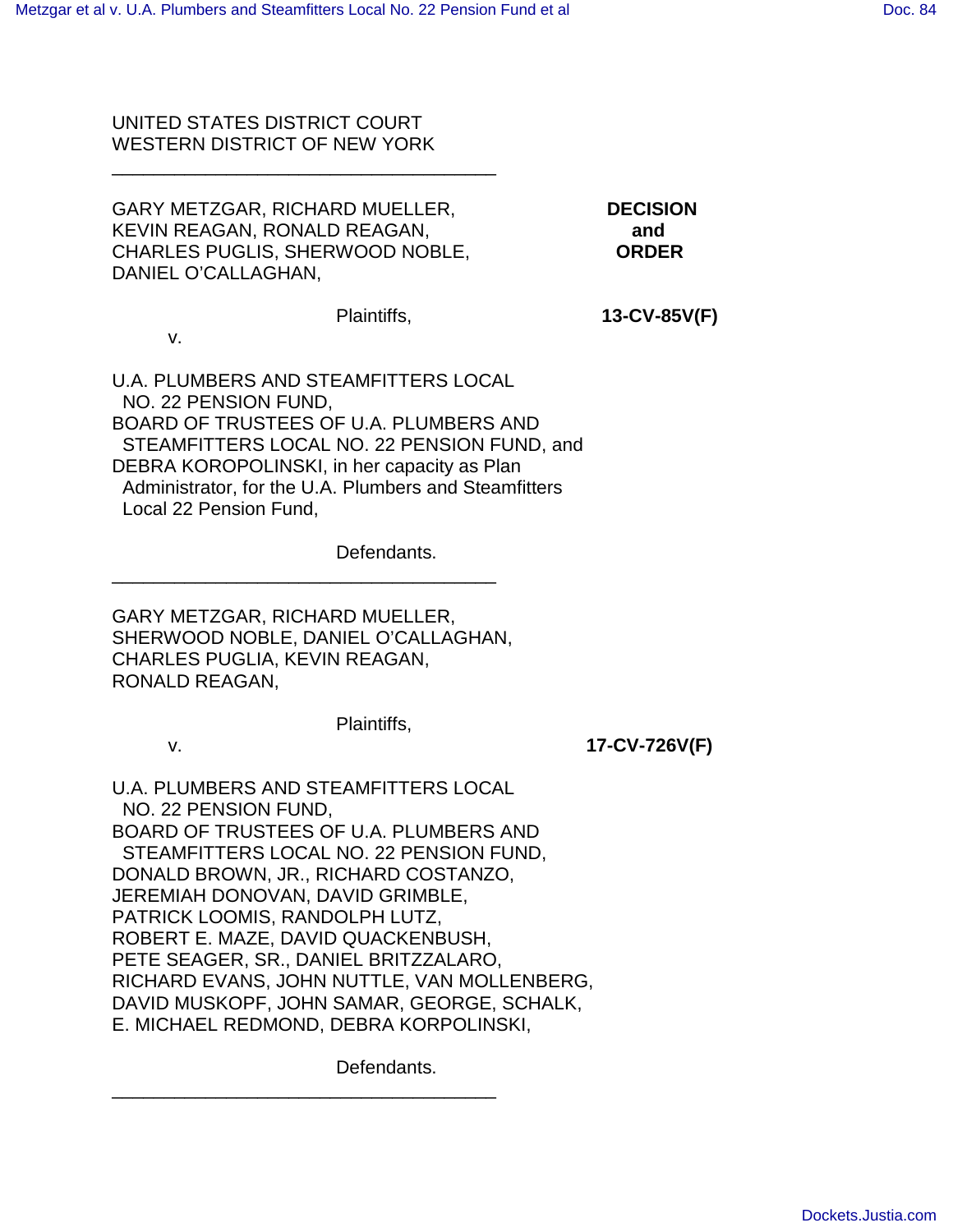APPEARANCES: CHRISTEN ARCHER PIERROT, ESQ. Attorney for Plaintiffs 45 S. Grove Street, B East Aurora, New York 14052

> COLLIGAN LAW LLP Attorneys for Plaintiffs MATTHEW K. PELKEY, of Counsel 12 Fountain Plaza, Suite 600 Buffalo, New York 14202

 BLITMAN & KING Attorneys for Defendants JULES L. SMITH, of Counsel The Powers Building 16 West Main Street, Suite 207 Rochester, New York 14614

In this ERISA case alleging Defendants' violations of ERISA's anti-cutback prohibitions and related rules, in a Decision and Order filed August 29, 2017 (Dkt. 77) ("the D&O"), the court granted Defendants' motion to compel Plaintiffs' full responses to Defendants' Interrogatories, particularly Interrogatory No. 4, and requests to schedule Plaintiffs' depositions ("Defendants' Motion"), and denied Plaintiffs' cross motion to consolidate and stay discovery. The court also directed Plaintiff to show cause why Defendants' expenses in connection with Defendants' motion should not be awarded pursuant to Fed.R.Civ.P. 37(b)(2)(C) ("Rule 37(b)(2)(C)"), and pursuant to Fed.R.Civ.P. 37(d)(3) ("Rule 37(d)(3)") with respect to Plaintiffs' refusal to reschedule Plaintiffs' depositions which Defendants also sought to compel. In response to the court's directions, Plaintiff, by motion filed September 12, 2017 (Dkt. 79), moved for reconsideration of the D&O and opposed any award of expenses to Defendants. By Decision and Order filed October 4, 2017 (Dkt. 83), the court denied Plaintiffs' reconsideration request. The court therefore considers whether Plaintiffs have satisfied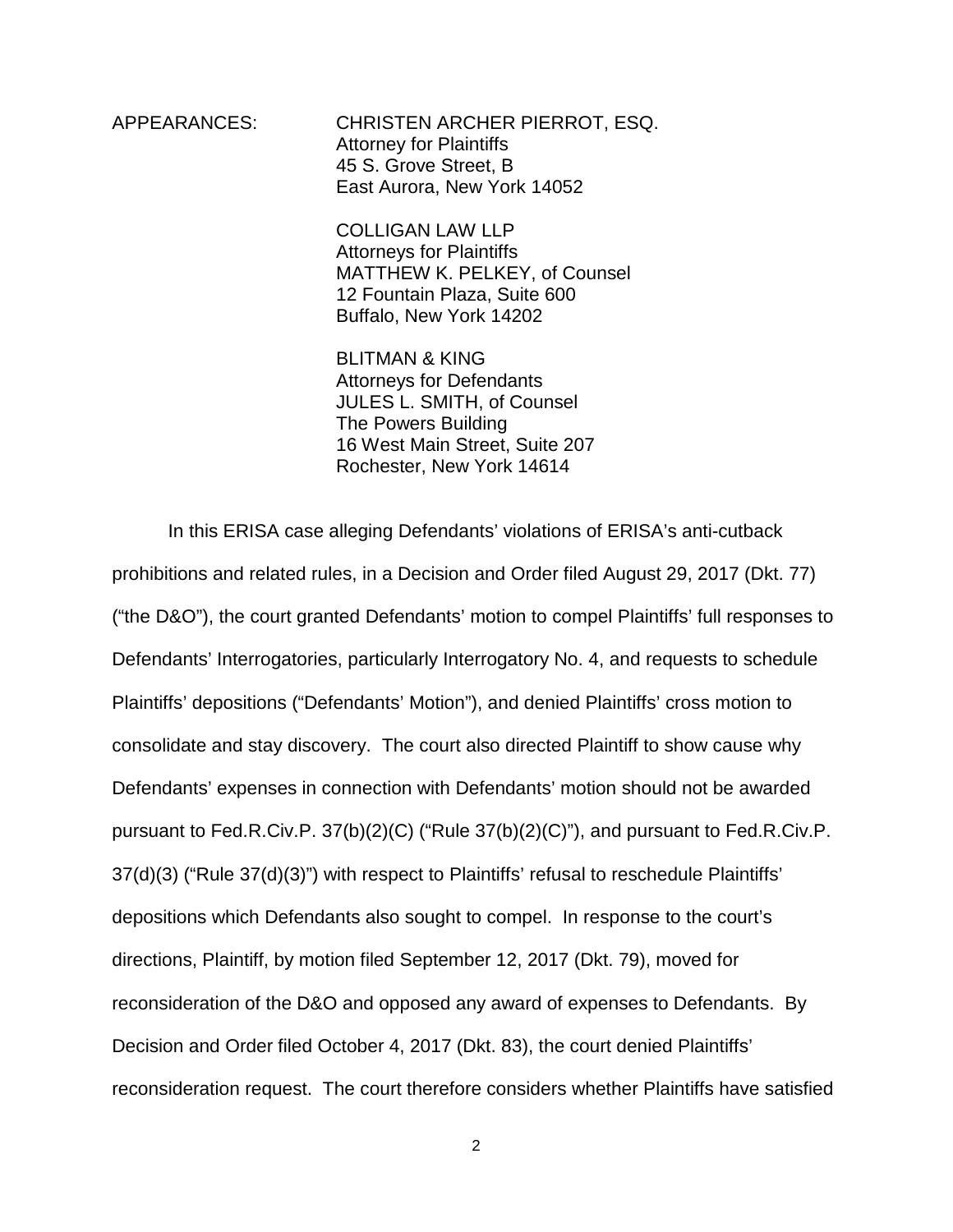the requirements of Rule 37(b)(2)(C) and Rule 37(d)(3) that Plaintiffs' refusals to fully respond to Defendants' Interrogatory No. 4 and schedule Plaintiffs' depositions were substantially justified or that under the circumstances an award would be unjust. In Plaintiffs' reconsideration request, Plaintiffs' opposition was limited to Plaintiffs' contention that an award of expenses would be unjust in these circumstances because Plaintiffs' failure to provide full answers to Defendants' Interrogatories resulted from a "mere misunderstanding" and not an "intentional" violation of the court's April 24, 2017 Order which granted Defendants' prior motion to compel Plaintiffs' responses (Dkt. 79-1 ¶ 20). Plaintiffs also contend that Defendants' motion to compel Plaintiffs' full responses to Defendants' Interrogatories filed April 6, 2017 (Dkt. 64) was then unnecessary because Plaintiffs' counsel was then "working to prepare the responses and serve them under an extended deadline." Id. Plaintiffs also assert Plaintiffs have complied with the D&O by serving complete answers to Defendants' Interrogatory No. 4 which requested Plaintiffs' pre- and post-retirement information. Id. 1 21.

It is well established that unless a responding party shows that its failure to provide requested discovery was substantially justified, the court upon granting a motion to compel is required to award the prevailing moving party its reasonable expenses including attorney's fees incurred in connection with the motion, see Scott-Iverson v. Independent Health Association, Inc., 2017 WL 759843, at \*2 (W.D.N.Y. Feb. 28, 2017) (quoting Rule 37(a)(5)(B)), or unless the award in the circumstances would be unjust. Id. Failure to provide discovery is substantially justified if there exists an objectively reasonable basis for the failure. Id. (citing caselaw). An award would be unjust if the failure was attributable to factors beyond the party's control. Id. Here, Plaintiffs'

3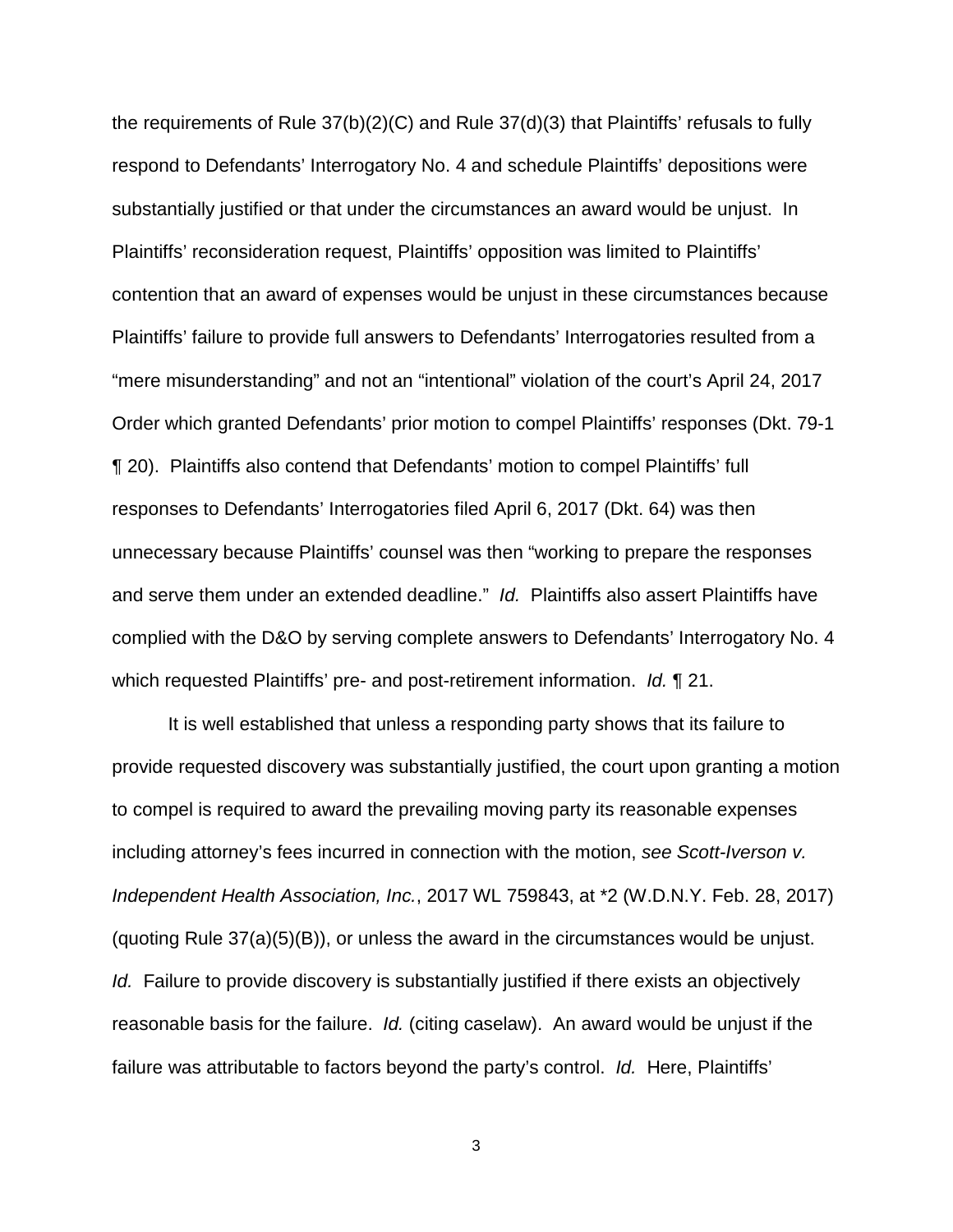opposition is insufficient to avoid an award for several reasons. First, the failure to provide complete answers to Defendants' Interrogatories which gives rise to Defendants' request for sanctions is Plaintiffs' failure to provide complete answers to Defendants' Interrogatory No. 4, which was the basis for Defendant's July 26, 2017 motion to compel as granted by the D&O. Thus, that Plaintiffs' answers to Defendants' Interrogatories as directed by the April 24, 2017 Decision and Order were being prepared ignores that Plaintiffs had interposed objections to Defendants' Interrogatory No. 4 which were subsequently overruled by the D&O, and Plaintiffs have failed to explain why said objections based primarily on an alleged lack of relevancy were substantially justified, thus necessitating Defendants' second motion to compel filed July 26, 2017. Accordingly, the record does not support Plaintiffs intended to provide full responses to Defendants' Interrogatory No. 4 any time prior to Defendants' motion. Plaintiffs point to no facts suggesting that Plaintiffs' failure to respond fully to Defendants' Interrogatory No. 4, which necessitated Defendants' motion, somehow was influenced by factors outside of Plaintiffs' counsel's control. Nor do Plaintiffs offer any reason for Plaintiffs' refusals to schedule Plaintiffs' depositions in response to Defendants' repeated requests (eight), see Dkt. 69-1 ¶¶ 8-20, again necessitating Defendants' July 26, 2017 motion. That Plaintiffs intended to file a second lawsuit alleging additional ERISA claims, see id. 17, and request consolidation and a stay of discovery, see id., does demonstrate that Plaintiffs' refusal to proceed with Plaintiffs' depositions as Defendants requested was thereby substantially justified, and Plaintiffs do not so argue. Defendants' repeated deposition requests were fully warranted by the fact that discovery was to conclude on July 31, 2017. See id. Plaintiffs' refusal to agree

4